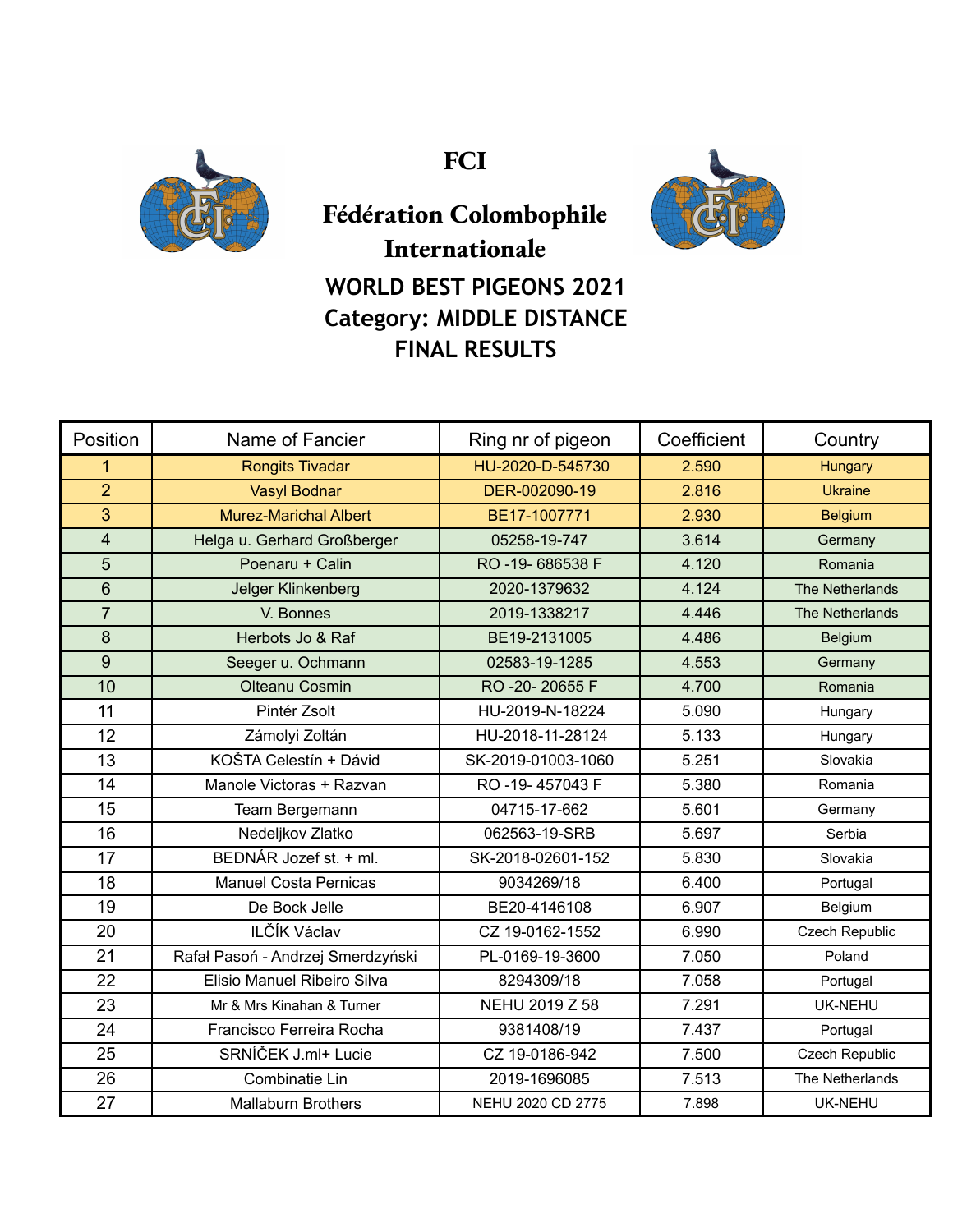| 28 | PALACKÝ Miroslav                                  | CZ 19-0199-993      | 8.240  | Czech Republic            |
|----|---------------------------------------------------|---------------------|--------|---------------------------|
| 29 | Igor Rybiak                                       | 2210501-19          | 8.478  | Ukraine                   |
| 30 | Dariusz Krasik                                    | PL-0350-19-6053     | 8.910  | Poland                    |
| 31 | Čipčija Srđan                                     | 029514-19-SRB       | 9.593  | Serbia                    |
| 32 | Dinning Son & Lumsden                             | NEHU 2021 BV 1749   | 10.264 | <b>UK-NEHU</b>            |
| 33 | Yosyp Konzola                                     | 2296810-19          | 10.576 | Ukraine                   |
| 34 | RADOČÁNI Dalibor + Dáša                           | SK-2019-0403-655    | 11.002 | Slovakia                  |
| 35 | Mieczysław Smorąg                                 | PL-0169-18-8539     | 11.180 | Poland                    |
| 36 | PIVANTI LUIGI E PIERO                             | 13179/20            | 12.581 | Italy                     |
| 37 | <b>TOUATI MED SACI</b>                            | 08042/20/M          | 12.581 | Algeria                   |
| 38 | Prosenica Zoran                                   | CRO-21307/19        | 13.175 | Croatia                   |
| 39 | <b>TIGER TEAM</b>                                 | 9111928/19          | 13.397 | Italy                     |
| 40 | <b>MESSAI AOUN MAAMER</b>                         | 064AAO/20/M         | 13.397 | Algeria                   |
| 41 | Alejandro Vigil                                   | 1322705/20          | 14.817 | Argentina                 |
| 42 | <b>CAMPANINI e BIANCHI</b>                        | 5285/20             | 15.987 | Italy                     |
| 43 | <b>HABITA SDAAM HOCINE</b>                        | 401AAO/19/M         | 15.987 | Algeria                   |
| 44 | Bjeloš N. - Simonović S.                          | 977000-18-SRB       | 16.464 | Serbia                    |
| 45 | Boris Sovič                                       | 107-6486-20 Ž       | 17.06  | Slovenia                  |
| 46 | Sebastián Carella                                 | 1289508/20          | 20.131 | Argentina                 |
| 47 | Jugović Željko                                    | CRO-37887/18        | 21.839 | Croatia                   |
| 48 | Miha Sovič                                        | 107-6500-20 Ž       | 25.08  | Slovenia                  |
| 49 | Maxime RENAUD                                     | FR 028812-20        | 26.440 | France                    |
| 50 | <b>TEAM FLAVIGNY MSL</b>                          | FR 332877-18        | 28.183 | France                    |
| 51 | Ordoñez - Sprenger                                | 1336513/20          | 29.294 | Argentina                 |
| 52 | Alexandre Peixoto                                 | CH 3819 - 19        | 31.038 | Switzerland               |
| 53 | Jugović Željko                                    | CRO-37872/18        | 45.716 | Croatia                   |
| 54 | Cao Shifang Liu Gao                               | CHN2021-99-0005207  | 53.951 | China                     |
| 55 | Hans Burkhard                                     | CH 1443 - 19        | 59.565 | Switzerland               |
| 56 | <b>ILKO</b>                                       | BG 05750 - 18       | 62.263 | <b>Bulgaria</b>           |
| 57 | TOM - S.C. CONGONHAS                              | 9099846/2019 FCB-BR | 62.540 | <b>Brazil</b>             |
| 58 | <b>ILKO</b>                                       | BG 54385 - 20       | 62.711 | <b>Bulgaria</b>           |
| 59 | <b>NIKOLA BAKALOV</b>                             | BG 58346 - 18       | 63.519 | <b>Bulgaria</b>           |
| 60 | L Prince                                          | GB19N29664          | 65.530 | <b>Great Britain RPRA</b> |
| 61 | GEDEON DE MELO COSTA - CC<br>PALOMAS DO NORTE     | 9118718/2019 FCB-BR | 66.385 | <b>Brazil</b>             |
| 62 | KLEBER E WARLEY - ASS.<br>COLUMBÓFILA DE SABARÁ   | 9123990/10 FCB-BR   | 70.236 | <b>Brazil</b>             |
| 63 | Alexandre Peixoto                                 | CH 1285 - 19        | 78.274 | Switzerland               |
| 64 | Jinlin Zhongzibuluo(Wang Dehe + Xiang<br>Jixiang) | CHN2021-99-0000841  | 81.010 | China                     |
| 65 | Algirdas Baniulis                                 | LTU-01-15-50419     | 83.168 | Lithuania                 |